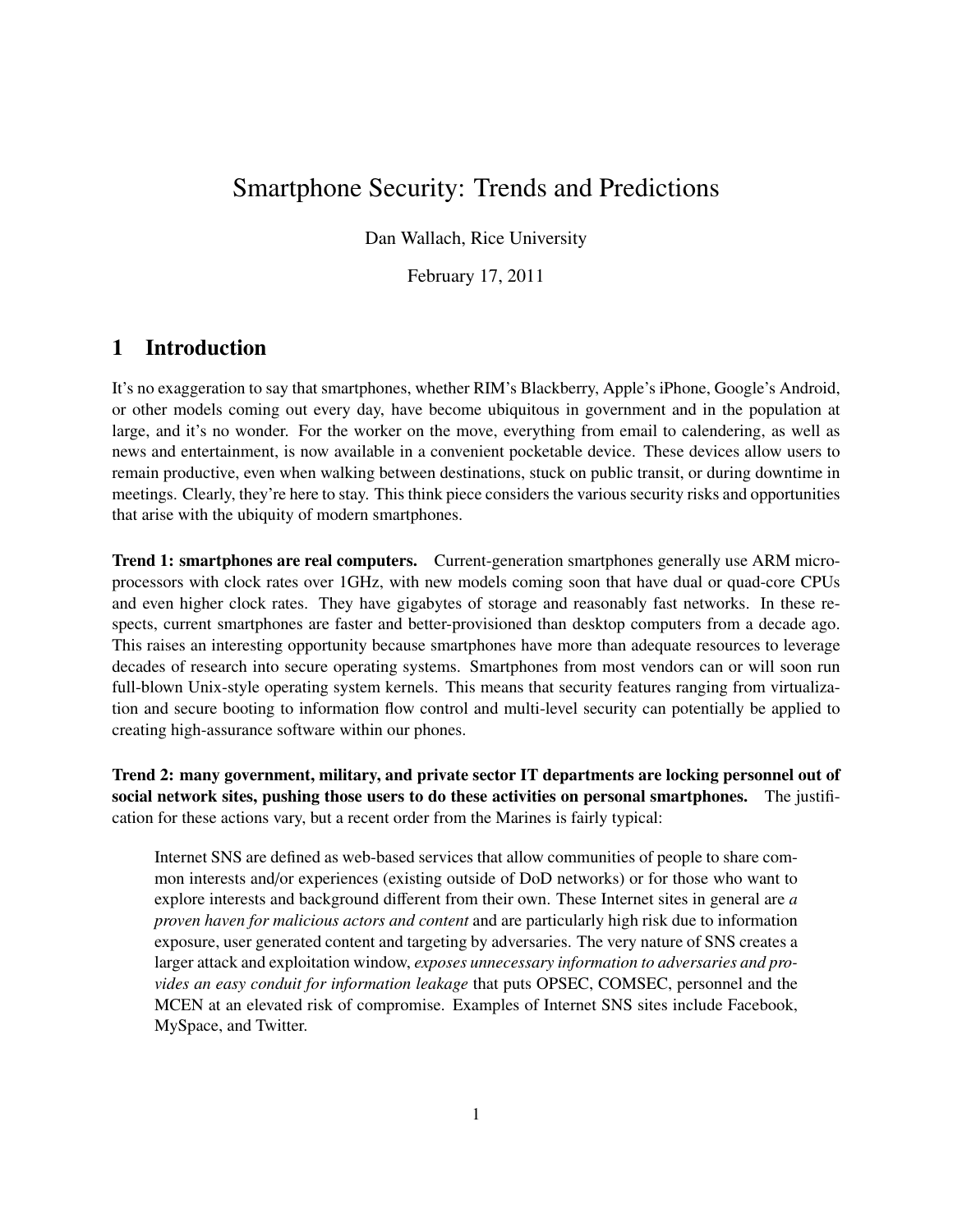. . . access is hereby prohibited to Internet SNS from the MCEN NIPRNET, including over virtual private network (VPN) connections.

—Marine Corps order [\[6\]](#page-10-0), emphasis mine

This Marine Corps order may protect the MCEN internal network, but it fails to protect Marine personnel, who will continue visiting social network sites, albeit now on their smartphones or home computers. For personnel who work in environments where smartphones are banned, they may well go outside to use their phones on breaks. As such, all that these policies accomplish is pushing "dangerous" behavior from internal systems, where administrators may be able to monitor them, to external systems, where attacks may well go unnoticed.

Trend 3: "Safe" web sites can and will be compromised. In environments such as the MCEN NIPRNET, where social networking is banned, a typical firewall policy is to ban sites known to be undesirable and allow everything else (sometimes called a "blacklist" policy). More aggressive IT managers may default to banning everything, by default, and only allowing a handful of known-good sites (sometimes called a "whitelist" policy). The problem with blacklists is that they're always missing something bad. The problem with whitelists is that any arbitrary web site may fall victim to a security-related attack.

To pick a notable example, visitors to the the New York Times's web site were attacked in September 2009 by a malicious advertisement that tried to trick the user into installing fake antivirus software [\[12\]](#page-10-1).

The creator of the malicious ads posed as Vonage, the Internet telephone company, and persuaded NYTimes.com to run ads that initially appeared as real ads for Vonage. At some point, possibly late Friday, the campaign switched to displaying the virus warnings.

Because The Times thought the campaign came straight from Vonage, which has advertised on the site before, it allowed the advertiser to use an outside vendor that it had not vetted to actually deliver the ads, Ms. McNulty said. That allowed the switch to take place. "In the future, we will not allow any advertiser to use unfamiliar third-party vendors," she said.

Mr. Frons said it was unclear how many people saw the ads.

The advertisement displayed what appeared to be a virus scanner, really just a graphical simulation of one, running inside the browser. It then claimed to have found viruses on the computer and offered to allow the user to install software to clean up the infection.

Security experts say that people who followed the ads' instructions and installed the fake antivirus software will likely receive periodic offers to buy more types of software. (Most legitimate antivirus programs are able to clean up the mess left behind.)

"Once they've fooled you with one thing, they try and fool you with something else," said Kevin Haley, a director in the security software maker Symantec's response team. "It's extremely profitable for them."

This attack had no particular target population in mind, but an adversary interested in attacking the Marines or any other branch of the military could mount a similar attack, using similar means, only selecting a web site whose audience is more likely to be military personnel. At the point where an attacker has convinced military personnel to install third-party software on their smartphone, the risks are quite substantial. Modern smartphones have GPS hardware, to measure their precise location. These phones also have microphones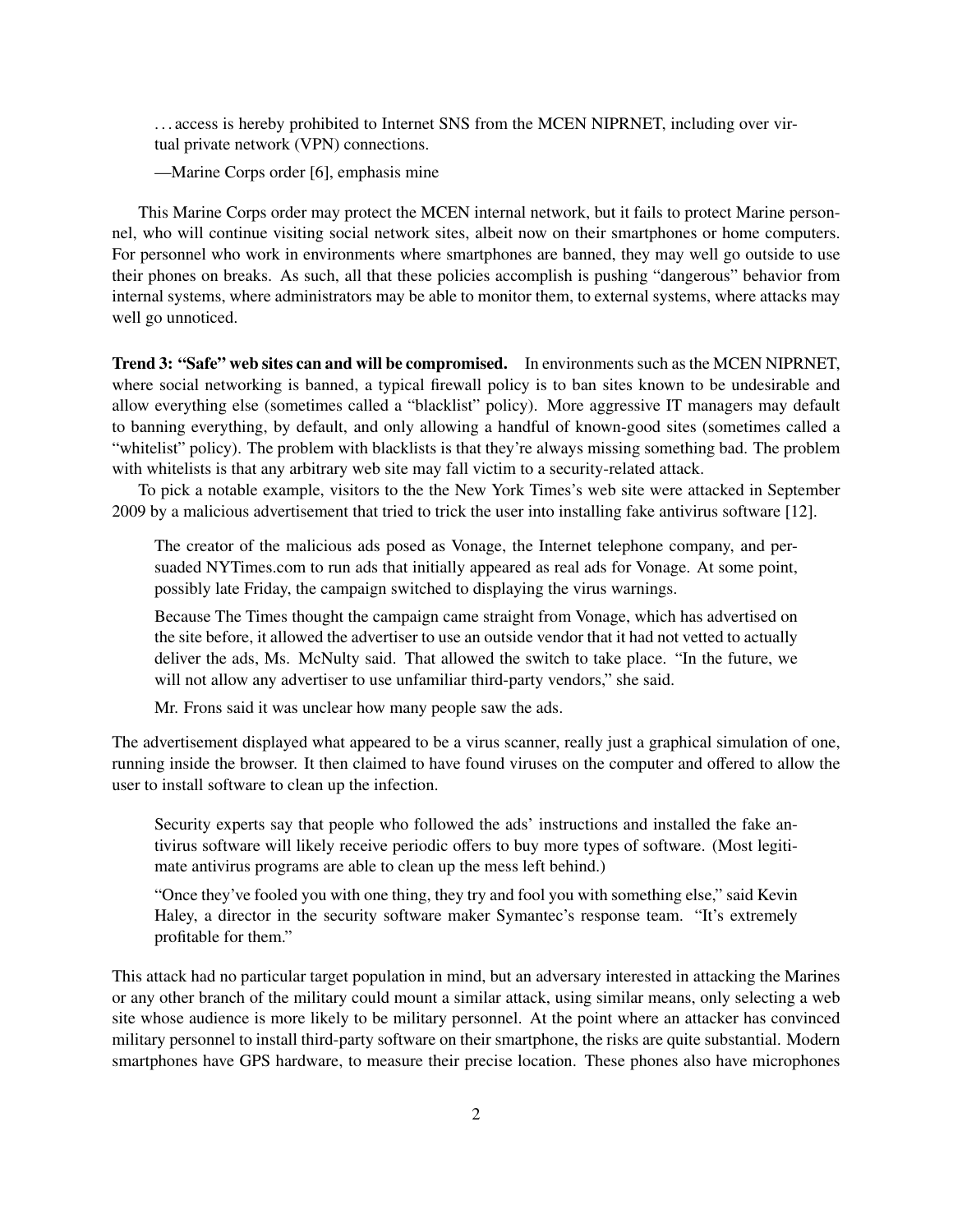and antennas, making them excellent remotely-operated listening devices. (Commercial software companies, such as FlexiSpy, already offer phone-modification products that do exactly this. Apple even offers a service to allow users to find "lost" phones, which could clearly be used in a variety of other ways.) Smartphones also have within them the necessary user names, passwords, or other credentials to connect to remote mail servers and otherwise allow an attacker to go quite far into attacking an enterprise.

Thesis: The modern smartphone is part of the military and civilian attack surface and needs to be treated as such. The remainder of this paper considers how we might be able to better manage users' needs to visit arbitrary web sites (social networking and otherwise), how we can engineer smartphones to better work with the security infrastructure we already have in place for desktop computers, and what open research topics remain in managing and mitigating against these sorts of threats.

### 2 Threat models

Before we delve into particular technologies for smartphones, we should consider the threats that their users will face. For the purposes of this document, we will segment users into two distinct populations: lowvalue targets (LVT) and high-value targets (HVT), with the core difference being that HVTs are sufficiently attractive that adversaries will consider attacks that require physical access to an HVT's phone, acquired temporarily via espionage of one sort or another. LVTs, on the other hand, may still be worth attacking, but not enough that an attacker would go after them in person. Speculation as to what classes of government, military, or corporate personnel may be classified better as LVT vs. HVT is beyond the scope of this document, although it's certainly safe to say that *most* government and military personnel are in the LVT category.

With these LVT and HVT definitions, several things become clear. HVT users must worry about their phones being surreptitiously modified or even being stolen and replaced with replicas. An HVT phone must then resist physical tampering, including logic to "zeroize" itself when an attack is in progress. (This think piece will discuss the SME-PED program in Section [3,](#page-3-0) which is intended to be robust against HVT threats.)

Of course, a person's LVT vs. HVT status may change as they travel. A visit to an overseas country known to have the capability and motive to attack smartphones can convert an LVT target into an HVT target, if only for the duration of the trip. Luckily, mitigations such conditions can be very simple to implement: leave your laptop and cellular phone at home, perhaps giving out "loaner" gear for the duration of the trip.

The LVT threat model still covers a lot of ground. People will still be subject to broad-spectrum attacks from hackers and the like, mostly interested in their credit card numbers, banking passwords, and other ways they can make money. In addition to such broad attacks, various personnel may well be individually and personally targeted, albeit not in the flesh. A foreign intelligence agency, for example, may well have a strong interest in turning White House staffers' phones into bugging devices, but they may not have the means to physically acquire and tamper with those staffers' phones. Even if they do have the means, they may not wish to risk a physical operation that could endanger their agents. Purely electronic attacks, because they can potentially be conducted with some measure of anonymity and from afar, may be judged to offer less risk to the attacker, and thus would be more attractive to pursue.

It's also important to note that any user might be *tricked* into attacking themselves, which could be as simple as being given a series of instructions for how to install the latest cool game. Also, consider users who connect their phones to their personal computers. An iPhone must be regularly connected to its host computer to synchronize with iTunes. Even for Android phones, which synchronize over the air, users may well just to charge their phones from a computer's USB port. In these cases, a security vulnerability in the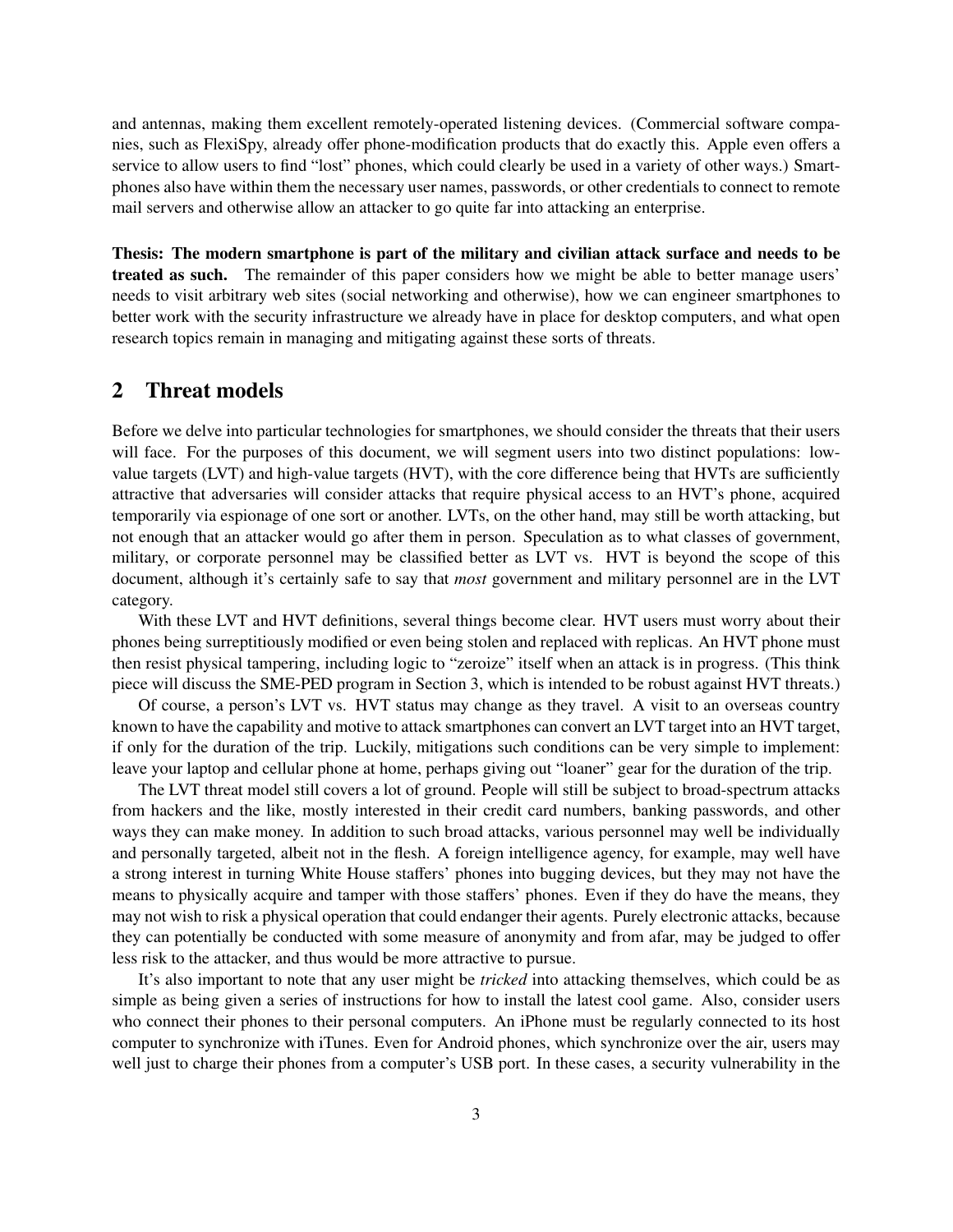computer could well be exploited, giving the attacker access to whatever control is available via the USB port. For many phones, this is sufficient to mount an HVT attack.

The key distinction of the LVT threat model is that it allows us to build a "trusted computing base" (TCB) into the phone. If we trust the phone hardware, then we can build a secure operating system kernel. We can lock down the mechanisms for upgrading that kernel to require physical access to the phone (e.g., using the docking connector). With this TCB in place, we can introduce a variety of mechanisms to separate potentially hostile apps from one another within the phone, among other benefits. We will discuss this further in Section [4.](#page-4-0)

### <span id="page-3-0"></span>3 SME-PED

The Secure Mobile Environment—Portable Electronic Device (SME-PED, pronounced "smeee-pehd") program aims to give U.S. military personnel a device analogous to civilian smartphones, yet also able to make top-secret phone calls and to interact at the secret level with the U.S. military's classified network (SIPR-NET) resources. The core design of the current SME-PED smartphones involves four distinct electronics boards: a trusted crypto module, the semi-trusted "black" and "red" compute modules, and the untrusted RF module, which can be physically removed and replaced (e.g., to convert the SME-PED from GSM to CDMA, one would only need to replace the RF module, which clips onto the outside of the phone).

The crypto board does more than just cryptography. It acts in an analogous fashion to a KVM (keyboard, video, mouse) switch, typically used to share a display across multiple separate computers. Here, the crypto module selects whether or not either compute module can see the keys and the microphone, the screen, and so forth. The crypto module has dedicated mode selector buttons, with which the user selects one side of the system or the other. Most importantly, the crypto module has a *trusted path* to tell the user what's going on. On the General Dynamics implementation, this is implemented as a secondary screen, below the keypad. On the L-3 implementation, this is implemented with a segment on the main display that can only be written to by the crypto module.

SME-PED phones have a variety of other features that might be attractive to military personnel, including support for CAC cards (personal identification cards, used throughout the government, which can act as crypto plugin providers for unclassified-but-sensitive email systems). They also meet MIL-SPEC ratings for heat, water, and other environmental factors that would destroy a normal phone.

One curious property of the SME-PED design is that operating system security mechanisms are largely unused. Rather than trusting the operating system, in this case Windows Mobile, to provide separation between "black" and "red" materials, the designers required distinct hardware boards. This certainly simplifies the security analysis, and it also completely contains attacks on the "black" side, such as might originate from a hacked public web server, ensuring that the compromise cannot cross the air gap<sup>[1](#page-3-1)</sup> to the "red" side where it might compromise more important secrets.

To deal with the HVT threat model, SME-PED phones require the user to enter a PIN and will zeroize the internal storage if the PIN entry fails enough times. Furthermore, administrative policies allow for zeroization under various other conditions. All data is encrypted as it's stored, making it more difficult for an attacker to learn valuable information by forcibly extracting the Flash memory chips.

(Remote zeroization and encrypted storage are claimed features of RIM Blackberry products. Comparable features either already exist or are planned for other smartphones.)

<span id="page-3-1"></span><sup>&</sup>lt;sup>1</sup>There isn't very much actual air in this particular air gap. A broader analysis of the extent to which the military maintains the air gap to its secret and higher materials is beyond the scope of this whitepaper.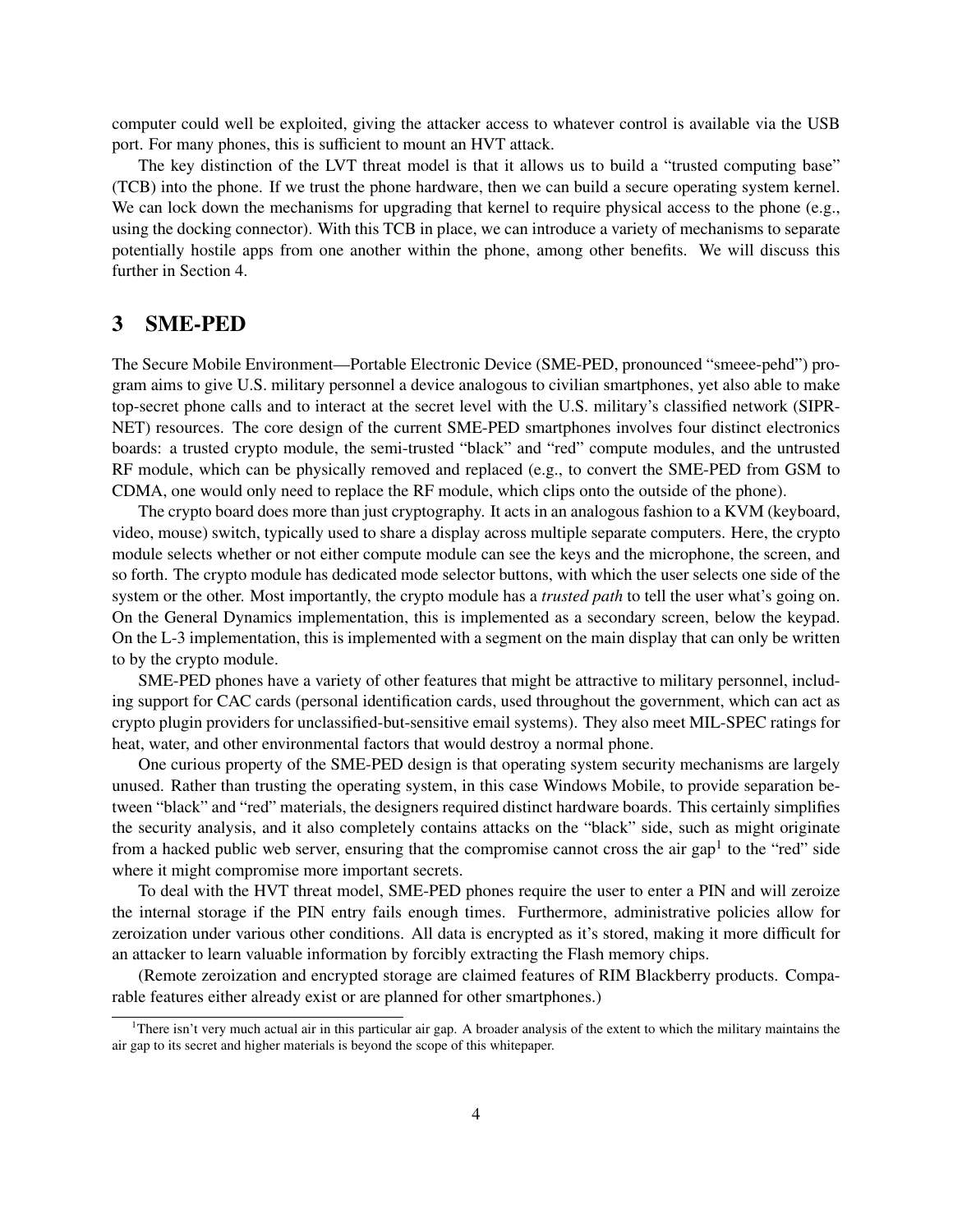Unfortunately, despite all of this engineering, SME-PED phones are fantastically expensive (almost \$4000 each). SME-PEDs are heavier and more cumbersome than their civilian counterparts, their battery life isn't very good, and they're largely incompatible with the rapidly growing world of third-party apps, such as have become a major selling point for Apple's iPhone and Google's Android.

Furthermore, even with the SME-PED's sophisticated design, a number of important security concerns remain, at least with regard to the less-trusted "black" side of the phone. If an attacker can compromise the system software, the attacker can then capture audio from the microphone and key presses from the keyboard. When a CAC card is inserted, an attacker could also potentially use it from the black side to generate digital signatures. Of course, switching the phone to the "red" mode would disable all of these features, but a SME-PED may well spend a lot of its time in the "black" mode where such vulnerabilities would be relevant.

An important challenge is to learn lessons from the SME-PED program that can be applied toward civilian phones.

### <span id="page-4-0"></span>4 Better Smartphones

Unlike the SME-PED, civilian smartphones absolutely must be cheap to manufacture. Given the volumes in which these phones ship, their manufacturers have huge incentives to save money on the margins, so the redundant hardware approach, used in SME-PED systems, would never be taken seriously.

Regardless, civilian smartphones still need appropriate machinery, most likely in software, to separate different apps from interfering with one another. They still need a notion of a trusted path, so users can distinguish whether the app they see is the app they want. And they also need the kinds of remote management and administration that we normally only associate with desktop computers or servers.

#### <span id="page-4-1"></span>4.1 Trusted path

SME-PED handsets achieve trusted path with a dedicated screen (or dedicated area of the screen) that identifies critical security information to the user, such as whether the black or red side of the phone is engaged, and for secure calls, the identity of the remote party. Even if the software on the computer board is compromised, the trusted path display will (hopefully) still say what's going on.

This screen is controlled by the SME-PED's crypto module and cannot be overridden by either compute module. This means that personnel can be trained to pay attention to it. If malicious software were to compromise the black (untrusted) side of the phone and were to pretend that it was showing the user's secure email, the user would hopefully be able to recognize the forgery because the trusted display would clearly indicate which compute module was in charge of the phone.

In addition to the trusted display, the SME-PED also has trusted keys, such as the red/black selector buttons. The wires from these keys (presumably) go directly to the crypto module, eliminating the black CPU's ability to interfere. If the user hits the red button, the user will then be guaranteed to be interacting with the red CPU.

One of our challenges is to get trusted path semantics without having a dedicated screen. The best hook we have is the use of hard-wired buttons, such as the iPhone's central "home" key. On current iPhones, the home key is trapped by the operating system, which will go so far as to kill off an unresponsive app to return the user to the home screen. Microsoft similarly leveraged the Control-Alt-Delete key sequence on PCs as a form of trusted path in its earlier Windows NT versions. To log in, you had to type Control-Alt-Delete first, and no application besides the kernel would ever receive that key. (Microsoft removed this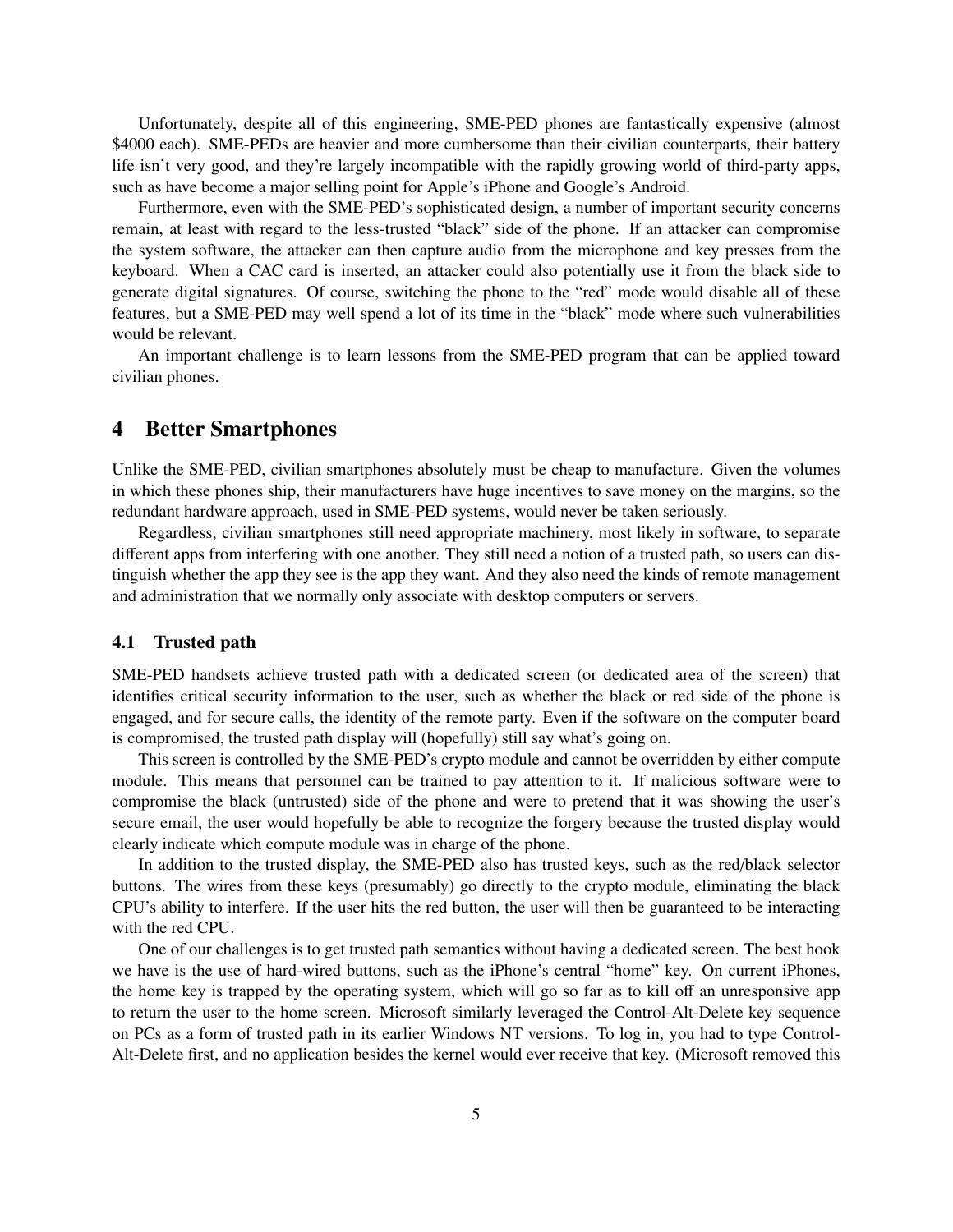requirement in Windows XP, since users didn't like it. It also offers less benefit when remote attackers care less about learning the system login password and would much rather learn passwords for online services such as banking.)

#### 4.2 User-facing security policies

For better or for worse, computer users are fantastically unable to respond to security dialogs. To offer an anecdote, a friend was trying to play a DVD on her Windows-based laptop and it wasn't working. I suggested she download "VLC," a popular open-source application that has worked well for me in the past. Her computer's after-market security software then proceeded to generate an impressive storm of messages, including at one point blacking out the screen to present a strident warning. She clicked through all of these without ever bothering to read them. After all, they were getting in the way of what she knew she wanted. A recent study quantified these effects with SSL warnings [\[11\]](#page-10-2), finding that poorly engineered web browser warnings would be ignored by virtually all users (around 90%) while even the best-designed warnings would only be heeded by half of the users. These studies were conducted with university students, who presumably have more experience with computers than the general population.

The only obvious solution available, unfortunately, is to take these choices out of the hands of users. Every possibly dangerous policy question could ostensibly be answered in advance, in the negative, on behalf of users. This will certainly yield a safer experience, but will also anger users, for whom one of the large

<span id="page-5-0"></span>

**Figure 1:** iPhone security dialog for location-based services, shown here with the "Shazam" music recognition service.

attractions of getting a smartphone is to have access to the world of third-party applications. All the benefit of having centrally administered smartphones will be lost if they are sufficiently locked down that users consider them unusable.

Apple's solution is a curious hybrid of enforcing a wide variety of rules in advance, prior to allowing apps into the iTunes Store, along with requiring apps to request permission for more invasive permissions at runtime. Figure [1](#page-5-0) shows an interaction with the "Shazam" app, asking for permission to use the GPS location service. Shazam's normal purpose is to listen to ambient music, via the microphone, ship this off to a remote computer for processing, and then tell the user what song it may have recognized. Of course, Shazam will then helpfully offer the ability to buy the music. So why does Shazam need to know where the phone is, physically? Maybe they can offer some social networking feature. Users can tell the world where they were when they heard favorite songs. Alternatively, users can decline to reveal their location to Shazam, as the app works just fine without this information.

Because dialogs such as this are infrequent, the appearance of one will hopefully give some pause to the user, but we should not expect anything close to *all* users to say "no" in circumstances when that would be the preferred answer.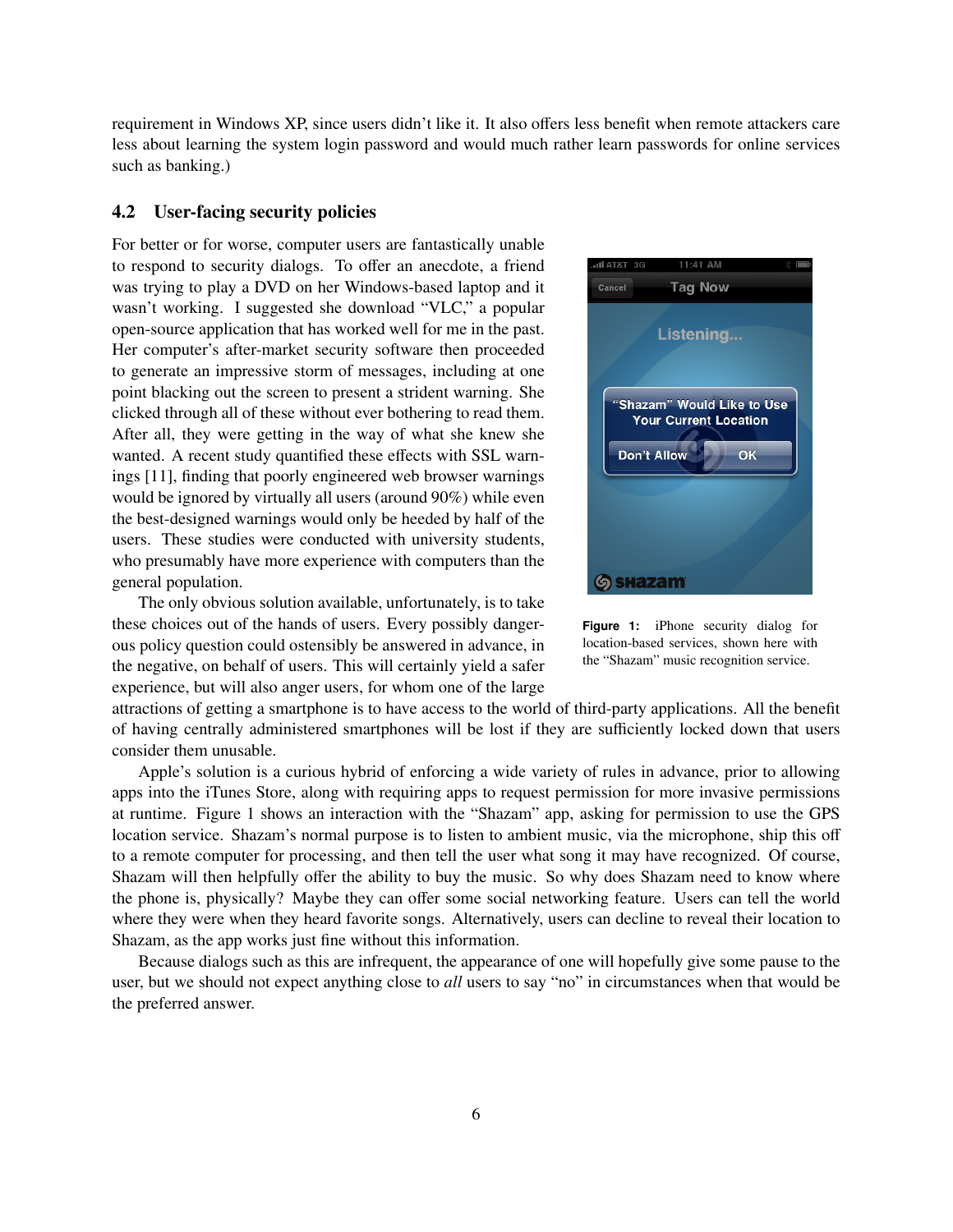#### <span id="page-6-0"></span>4.3 System-enforced policies

Apple's iPhone security mechanism has two essential flaws. First, it assumes that its app store policing function can prevent dangerous apps from ever reaching users. Second, it assumes that the apps that are present on the phone cannot be exploited. In fact, the latter issue has given rise to the phenomenon of iPhone "jailbreaking," where vulnerabilities are methodically discovered, either in apps or libraries or wherever else, which are then exploited to disable the iPhone's requirement for code to be digitally signed by Apple. At that point, users are free to install apps from anywhere. Jailbreaking methods have changed over time; many now require the iPhone to be tethered to a computer, leveraging the additional power available to the attacker by using the docking connector. (In our LVT vs. HVT taxonomy, this would be an HVT attack.)

An alternate approach is taken by Google's Android. Android phones, under the hood, are running a stripped-down Linux system, much like Apple iPhones run a stripped-down version of the Macintosh OS X system. Android leverages Linux's own protection system, giving each app its own Linux user-id [\[1\]](#page-10-3), and marking the protection bits in the filesystem such that users can neither see nor edit each others' files. By treating each app as a distinct user, a security compromise in any one app is insufficient to take over the entire Android phone. All of this happens, by design, without requiring any user input. Android apps may still request access to non-default permissions, as with the iPhone, ultimately having similar weaknesses.

For both the iPhone and Android platforms, it's easy to imagine getting the systems administrator in the loop on these permission checks. When a user installs an app, the system could enforce the standard default permissions, yet also send a note to the administrator. The administrator could then make policy exceptions on an app-by-app basis and publish those to every managed phone. This naturally requires having a systems administrator, which will not happen when users are using personal equipment, particularly if they acquired personal smartphones specifically to work around onerous administrative policies elsewhere in their work environment (see the Trends listed in the Introduction).

Consider the issue of what permissions should be allowed by default. Should apps have the privilege to interrogate the address book? One iPhone game developer, Storm8, is being sued over allegedly copying users' address books [\[3\]](#page-10-4). Clearly, in an Android-like system, the privilege to access the phone book need not be enabled by default, which would clearly defeat such an exfiltration attack. On the other hand, if too many such privileges were denied, then more exceptions would be necessary to the default security policy in order to enable useful apps which have legitimate reasons to access resources like the address book.

While there will probably never be a clear answer on default, one-size-fits-all security policies, we can imagine building a novel security policy from a rule that Apple requires for the purposes of saving power. Recall that an iPhone is a general-purpose Unix computer. It can certainly allow applications to run in the background, with no visible indication that they are running. Of course, this will slow down the phone and consume more power, so Apple bans this practice as a requirement to get into its online store. Other smartphones, notably Android and HP/Palm phones, allow and encourage background applications.

Apple's power-saving policy could be *enforced* by the operating system kernel, turning it into a *contextsensitive security policy*. When an app is in the foreground, because the user selected it, we can allow the app to access the microphone, speakers, and perhaps also the GPS device. When it's not in the foreground, the OS kernel can forcibly take away these privileges or kill the process altogether. Combined with a trusted path mechanism to select the foreground app (see Section [4.1\)](#page-4-1), this gives users assurance that an app cannot misbehave when it's not visibly running. This, in turn, will give security administrators a greater comfort level in allowing users to use location-aware apps.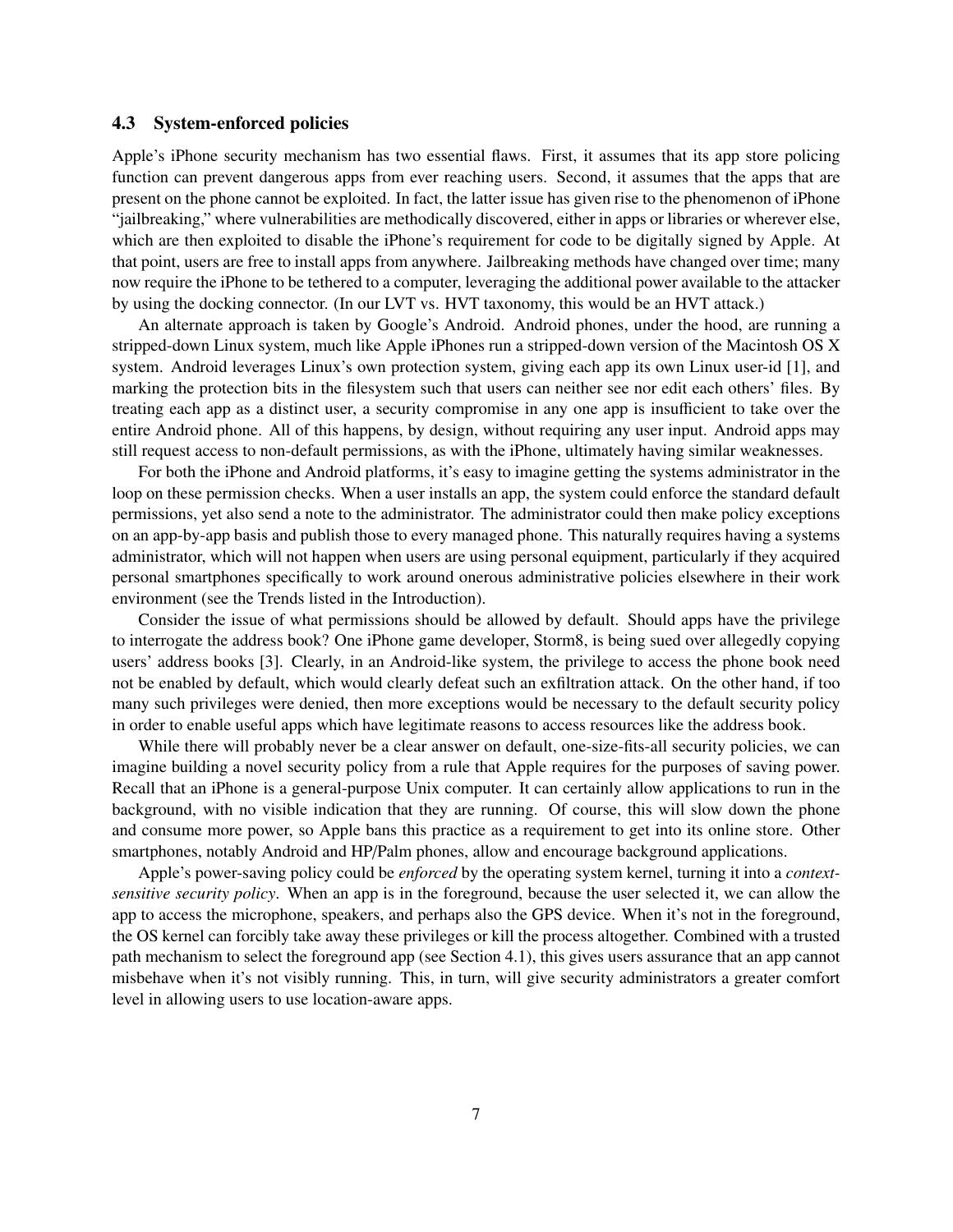#### 4.4 Virtualization and forensics

The concept of virtual machines first appeared on mainframe computers, decades ago, and is now gaining prominence both on desktop machines and in server farms. The idea is that an operating system, such as Windows, does not need to run directly on the hardware. Instead, it can run on a hardware emulator, which then runs on the real hardware. For consumers, this technology, from companies such as VMware and Parallels, makes it possible to run Windows applications seamlessly on a Macintosh computer. For the data center, it allows old software to continue running on new computers, even when the software is incompatible with newer operating systems. Virtualization also creates separation between mutually distrusting entities who share resources. Amazon uses this, to great effect, in its Elastic Compute Cloud<sup>[2](#page-7-0)</sup> service, allowing customers to install any operating system they wish without requiring separate computers for each customer.

Modern smartphones clearly have the necessary resources to support virtualization. How can we leverage this for improved smartphone security? Virtualization allows the smartphone to save and restore its entire state to remote, trusted network services. Think of this as a backup service. If a user loses a phone, the entire contents of the phone, including all of its third-party apps and their data, could potentially be restored in minutes. VMware is already working on such a technology [\[5\]](#page-10-5). In addition to backups, we could also consider replicated execution on the phone and on a remote (trusted) server. See, for example, Microsoft's Ripley system [\[13\]](#page-10-6). Replicated execution doesn't solve security attacks, but it does bring the execution closer to where it can be monitored and controlled in real time.

At the point where we have off-phone backups, we now have the opportunity for off-phone attack forensics. A forensic analyst, in such cases, has access to the full state of the phone, so even if the phone appeared to be unmodified, stealthy changes could still be discovered. Furthermore, a forensic analyst would have access to large numbers of phone backups, creating interesting opportunities for bulk analysis. If any one phone stands out from the crowd, it may well be under attack and would warrant bringing the phone in for a closer look. Of course, once an attack is detected, a variety of responses can be devised.

With virtualization, we could even imagine implementing software security mechanisms that parallel the hardware security separation techniques used in the SME-PED. This may never be acceptable for secretlevel data or voice processing, but it could be used to create a separation between users' "work" uses of the phone and their "home" uses. Making this *usable* would be quite tricky, particularly dealing with thorny issues like the address book. Should it be shared across the two virtual systems? How should we indicate to the user which VM is in use and how can we guarantee that a compromised VM cannot defeat the VM switching mechanism? These issues could possibly be addressed by borrowing some of the trusted path mechanisms in the SME-PED (see Section [4.1\)](#page-4-1) for a regular consumer smartphone, although it may well be simpler and cheaper for users to simply carry two phones.

Virtualization also is one of the key components of secure bootstrapping (see, e.g., Arbaugh et al. [\[2\]](#page-10-7)), where the hardware verifies integrity of the boot ROM (by comparison to a cryptographic checksum), which then verifies the integrity of the virtualization microkernel, which can then verify the operating system image, and so forth. If at any point in this chain, the verification fails, then access to lower-level resources, such as cryptographic key material, can be denied, thus protecting the confidentiality of data storage, remote authentication, and so forth. These technologies have never really taken off in the commercial world (for example, dealing with the staggering diversity of operating system configurations), but they could play a valuable role in smartphones.

It's important to note that this virtualization approach is actually an excellent solution to Trends 2 and 3 (see the Introduction) to secure the *desktop* environment. If government and military personnel wish to

<span id="page-7-0"></span><sup>2</sup> <http://aws.amazon.com/ec2/>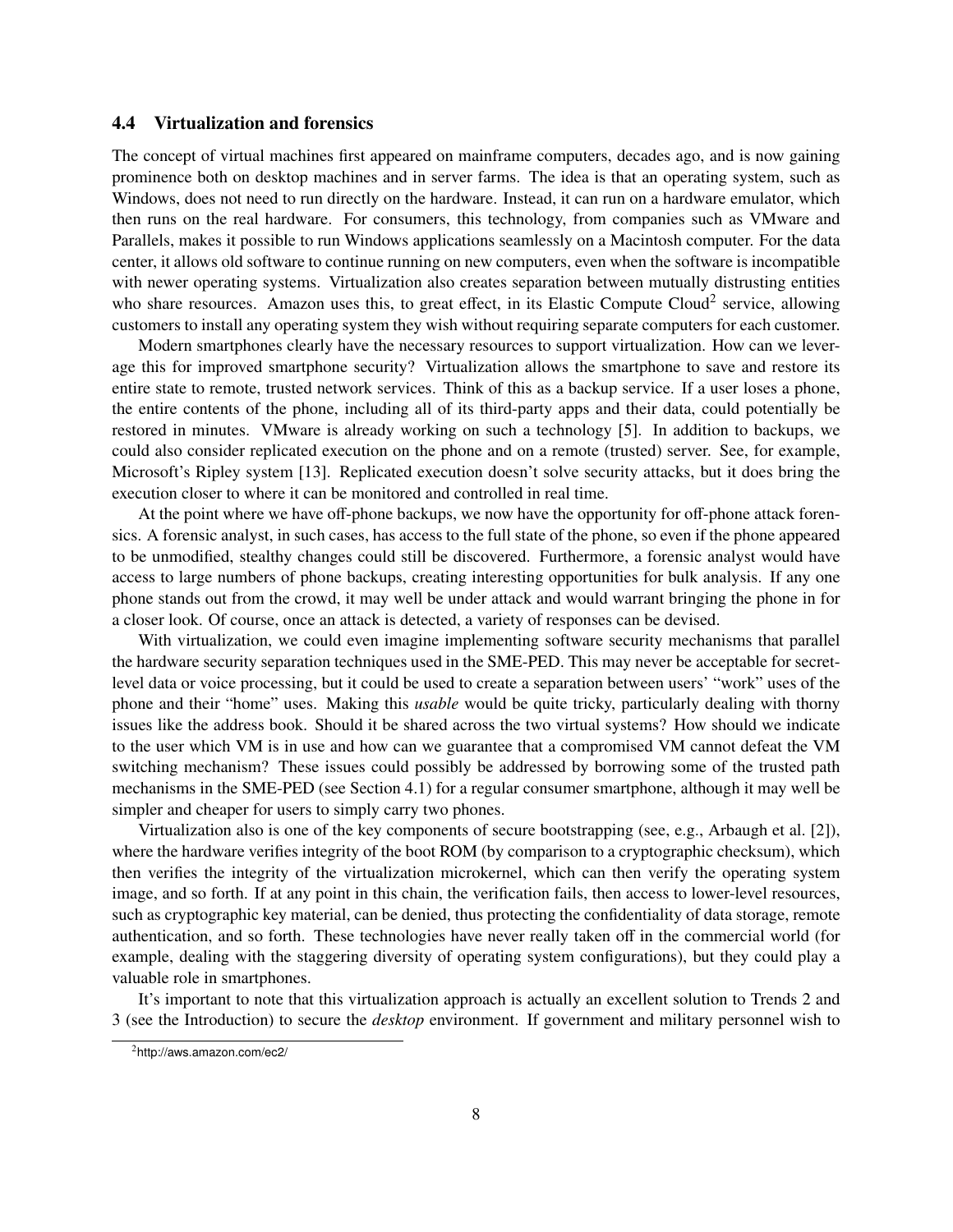access Facebook, Twitter, or the New York Times, these can be separated from internal data by running virtual machines. While a variety of different implementation tactics can be taken, broadly speaking we can create the equivalent of having two separate computers on everybody's desk, one configured for using the internal network, and the other configured for using the external network. Similar approaches are already taken for access to SIPRNET, so the necessary tools and systems administration skills are already available and understood in government and military networks.

#### 4.5 Attack surface analysis

A typical way to analyze the security of a system is to consider the size of its attack surface, which is to say, to consider all the possible ways that an attacker might try to interact with the system. Every software service that accepts network packets is part of the attack surface.

The attack surface of the VM layer is really no different than the security of the regular operating system kernel, assuming the operating system is designed to limit the privileges of regular applications (such as Android but unlike the iPhone). In the HVT threat model, an attacker with physical access to a phone will ultimately be able to replace the code running on it. In the LVT threat model, however, either a VM layer or a traditional operating system kernel running above it, need only be designed to resist external attacks, via hostile data transmitted over the network.

Ultimately, an attacker may try to attack an existing, trusted app (whether built-in or third-party), an attacker may manage to get a malicious app installed, or an attacker may choose to go after the kernel or VM (if present). The separation that comes from Android's model (see Section [4.3\)](#page-6-0) would seem like a good way to contain attacks against apps. Defeating malicious apps, particularly if they appear to be legitimate ones, is tricky. This requires limiting the ability of illegitimate apps to pretend to be legitimate ones. Apple solves this by requiring all apps to be digitally signed by its online store and by enforcing that it doesn't endorse apps that appear to be the same as others. Absent centralized control, such as where Android allows apps to come from anywhere, it becomes a UI problem to ensure that a malicious app cannot be confused for something else combined with the risk of social engineering attacks (e.g., "spear phishing") which try to convince users to download and install things which they shouldn't.

The attack surface also includes whatever mechanism is in place to do software upgrades to the phone operating system. This includes "official" upgrades, which may be pushed by phone carriers over the air. But should phone carriers be trusted? In July 2009, Etisalat, a phone provider in the United Arab Emirates, sent out a notice to Blackberry customers inviting them to download an update which turned out to be spyware [\[7,](#page-10-8) [9\]](#page-10-9). If the phone carrier cannot be trusted, then who can? This particular update was really just a regular app that wired itself deeply into the Blackberry system, to spy on the user, and send that data back to a central server [\[4\]](#page-10-10), so it's really more in the above category of a malicious app than in the category of an attack on the operating system itself. Nonetheless, the concern remains. Should we insist that OS upgrades be digitally signed by the original vendor? That would limit the ability of a malicious phone carrier to monkey with a phone, but the crypto would need to be reasonably strong, as it would be an attractive target for concerted nation-state cryptanalytic attacks. For contrast, the digital signature scheme used by Texas Instruments for its calculators was broken [\[14\]](#page-10-11), enabled by virtue of the 512-bit signature scheme used being far too weak [\[10\]](#page-10-12).

If we want to protect LVT phone users against attack, then we can consider security policies that require all installations, whether to replace the operating system or its apps, to go through the docking connector. On the one hand, this eliminates the Etisalat attack and others like it. On the other hand, the modern personal computer isn't exactly a trustworthy place, either, and PC-based malware could well be engineered to attack the smartphone when it's plugged in. This suggests that a combination of strong digital signatures plus the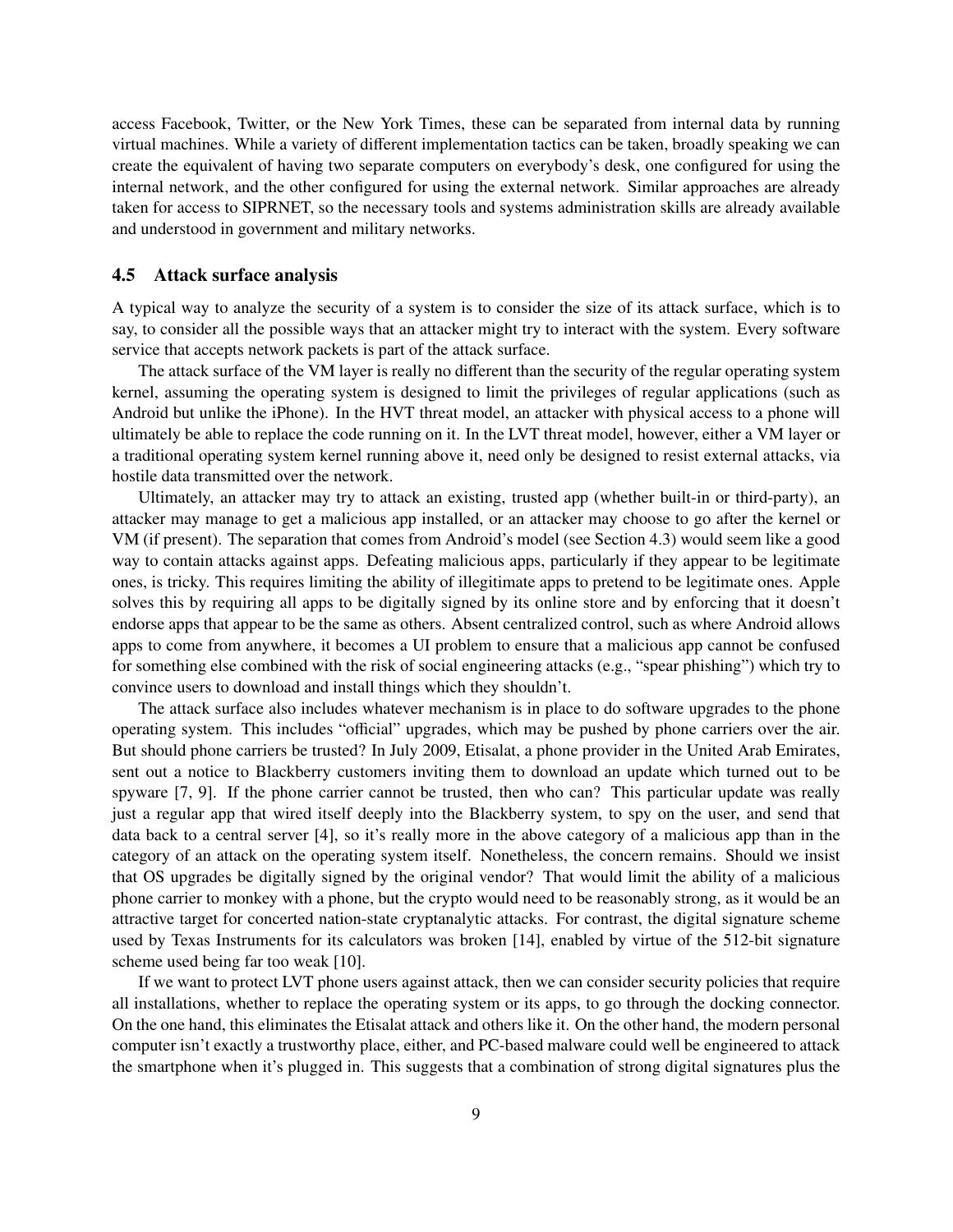use of the physical docking connector may be required in combination.

### 5 Recommendations

This think piece opened by considering several trends in government, military, and corporate computer security policies which are pushing users away from doing personal activities on their work equipment. Of course, this just pushes such activities to personal computers and smartphones without the scrutiny and administrative controls available on professionally managed computers.

A better solution is to harden the users' equipment, whether using virtualization technologies to separate users' personal and work computing spaces, while still running in a single computer. Furthermore, replacing old and insecure web browsers such as Internet Explorer 6 with newer, more robust web browsers, such as Google's Chrome [\[8\]](#page-10-13), would significantly improve the security posture for web surfing. With such mitigations in place, it becomes safer and preferable to have users visit potentially hostile web sites from the inside, rather than using personal equipment to visit such sites from home.

Smartphones, meanwhile, have all the computational power of full-blown desktop computers, yet they fit in our pockets and go with us everywhere, opening up a variety of new security concerns. If a phone is compromised, it becomes a powerful electronic eavesdropping device. While banning such phones would appear to be the answer, and many government and military sites forbid any phones from being brought inside, they nonetheless serve as attractive targets for remote exploitation. With improved software architectures on these phones, they could be centrally managed, allowing professional systems administrators to do forensic analyses, detect attacks when they happen, and respond in a timely fashion. None of that is possible when users are using personal equipment.

Many of the technologies discussed here are fairly close to technologies that are already shipping in commercial products, but there a world of difference between "close" and "secure." By virtue being such a large purchaser, the government can have a significant influence on the design and engineering of smartphones. If commercial smartphone engineers were brought in and briefed on how close they are and how they could do better for all of their users without costly hardware modifications, this could have a real impact.

While much of this think piece has focused on fairly practical and short-term issues, some long-term research challenges are also worth considering. Imagine a database with millions of smartphone backups, all in one place. How should this be analyzed? How, exactly, does this enable the administrator to detect attacks? Tools need to be developed that can distinguish between normal variances from one phone to the next and identify attacks without generating too many false alarms.

Furthermore, if we require that apps be digitally signed before they are installed, then the signing authority can apply significant static analysis (or binary rewriting for dynamic analyses) to the apps. Can we prove that apps are well behaved? Can we even formalize what "good behavior" should be? The IARPA "STONESOUP" research program<sup>[3](#page-9-0)</sup> is pursuing exactly this problem set.

Lastly, when humans are being required to take actions with security ramifications, the next immediate question should be to measure how often they can succeed. Human subject experiments can measure this, can determine what sort of training can have the best bang for the buck, and can consider design variations to determine how best to structure the interface. Trusted path mechanisms are essential to the security of smartphones. Identifying whether users respond properly when the trusted path indicators show there's a problem is essential to understanding whether the system, at the end of the day, is actually going to be secure.

<span id="page-9-0"></span><sup>3</sup> [http://www.iarpa.gov/solicitations\\_stonesoup.html](http://www.iarpa.gov/solicitations_stonesoup.html)